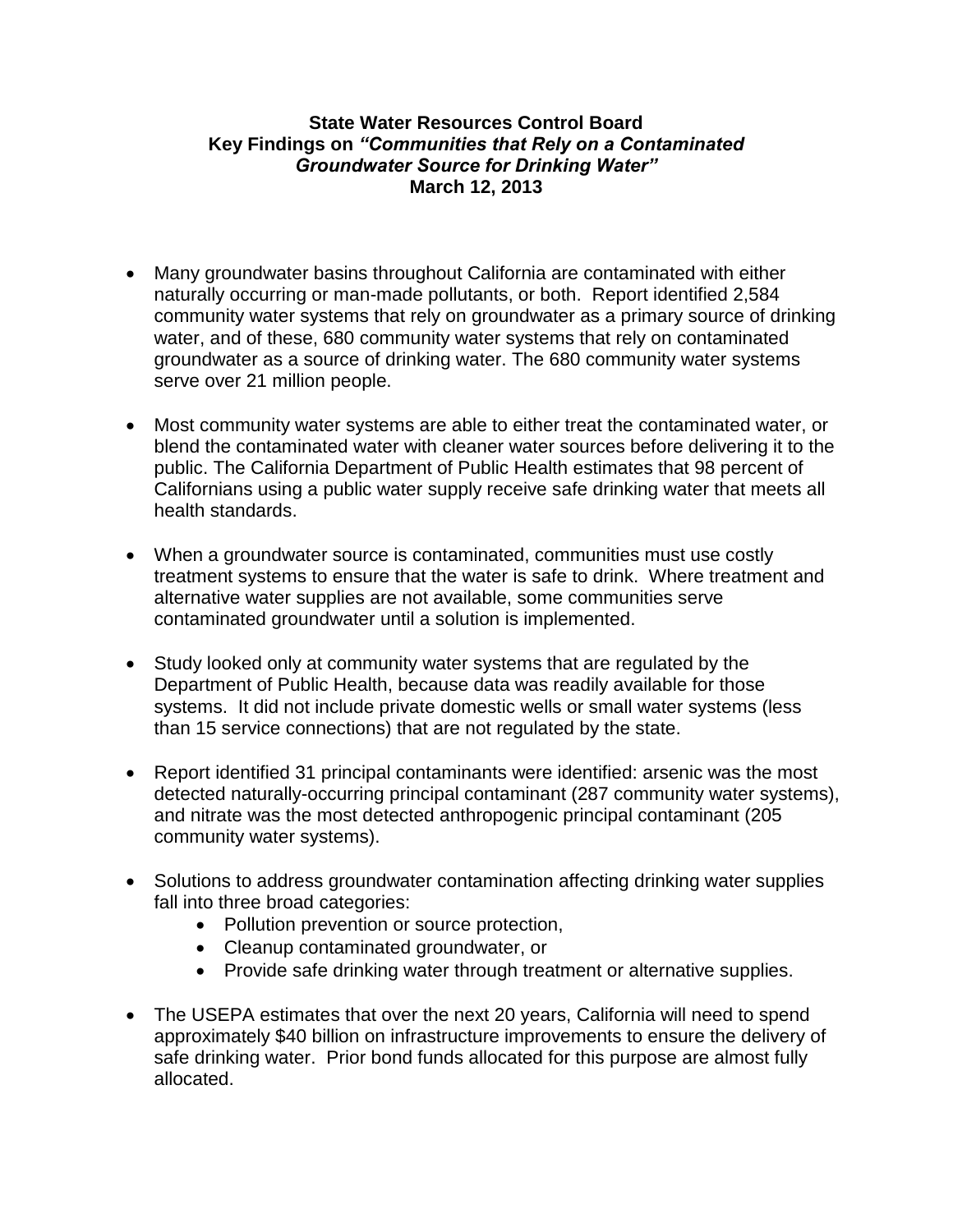

**Active Community Water System Wells Sampled Two or More Times between 2002 and 2010 (8,396 Wells / 2,584 Community Water Systems)**



**Active Community Water System Wells Where Contaminated Groundwater Has Been Detected Above an MCL Two or More Times between 2002 and 2010 (1,659 Wells / 680 Community Water Systems)**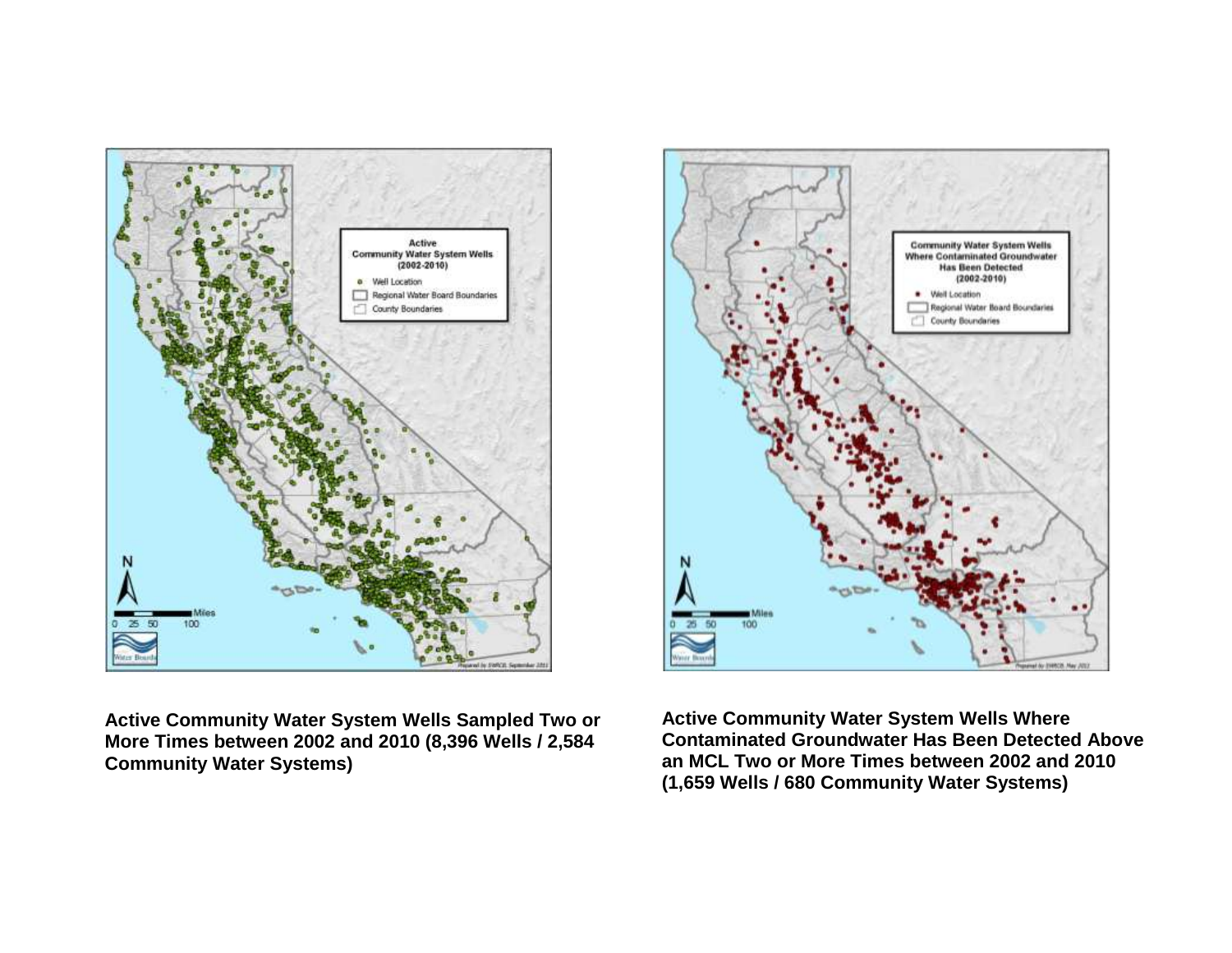

**Top 15 Counties by Number of Community Water Systems that Rely on a Contaminated Groundwater Source for Drinking Water**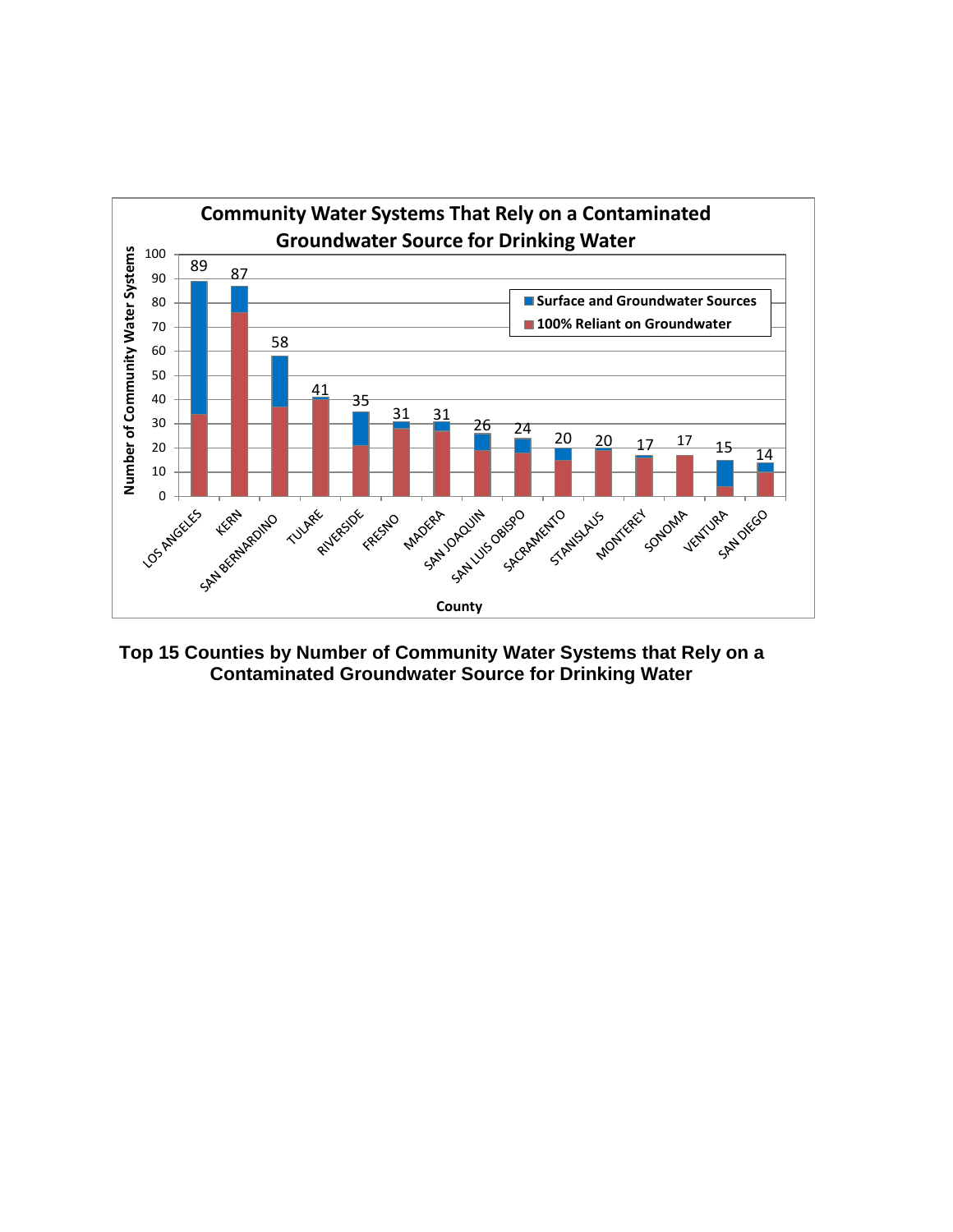

**Number of Active Community Water systems in which a Principal Contaminant was Detected (on Two or More Occasions above the MCL, 2002-2010)**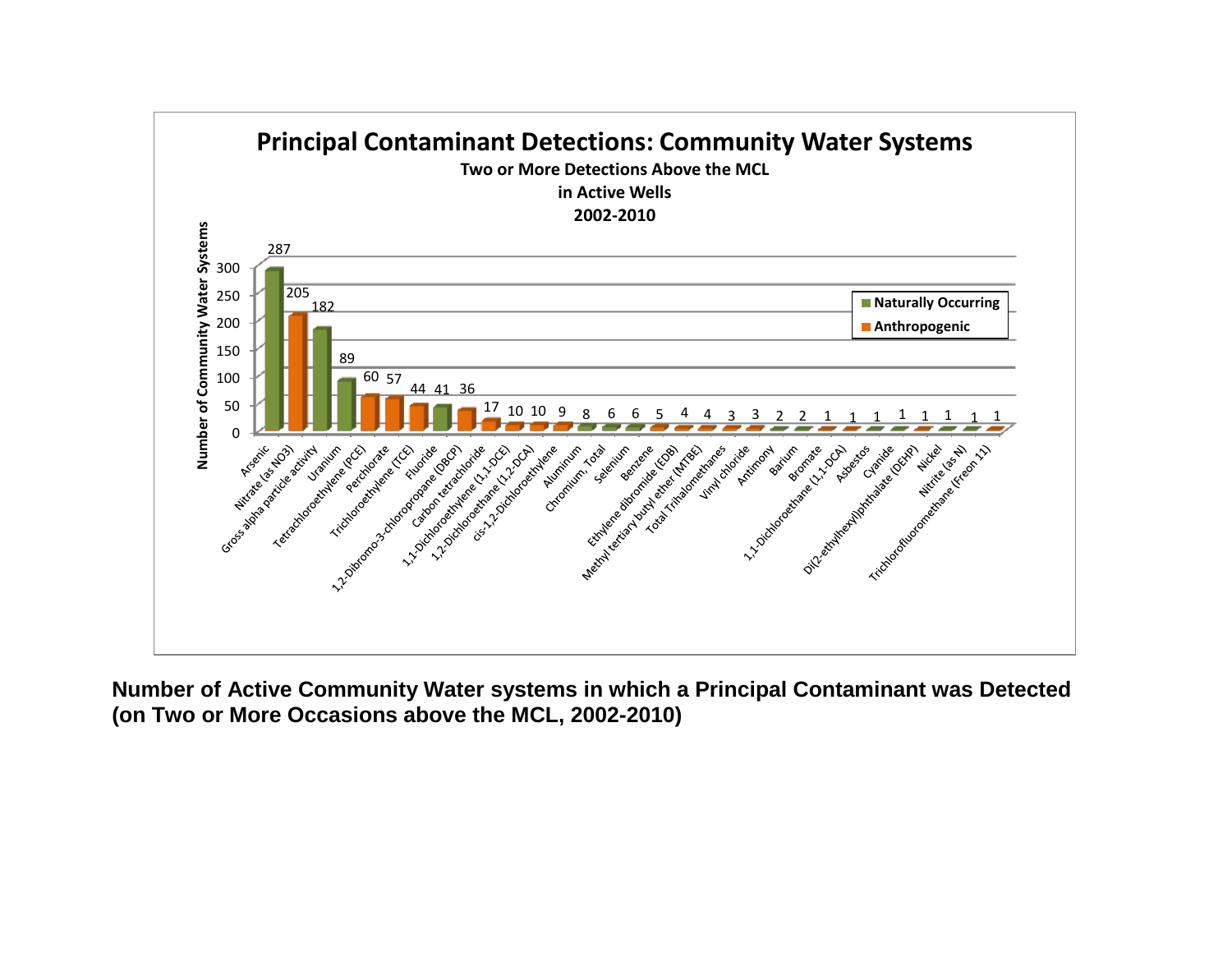| Cleanup, Treat, or Provide Alternative Sources of Water Supply -<br><b>Potential Obstacles and Options to Address Obstacles</b> |                                                                                     |                                                                                                                                                                                                                                                                      |                                                                                                                                                                                                                                       |  |
|---------------------------------------------------------------------------------------------------------------------------------|-------------------------------------------------------------------------------------|----------------------------------------------------------------------------------------------------------------------------------------------------------------------------------------------------------------------------------------------------------------------|---------------------------------------------------------------------------------------------------------------------------------------------------------------------------------------------------------------------------------------|--|
| Goal                                                                                                                            | <b>Related Activities</b><br>for Achieving Goal                                     | <b>Potential Obstacles</b>                                                                                                                                                                                                                                           | <b>Options to Address</b><br><b>Obstacles</b>                                                                                                                                                                                         |  |
| <b>Provide Safe</b><br>Drinking<br>Water                                                                                        | Consolidation<br>Self-supply<br>New well<br>Treatment<br>Surface water              | Costs<br>Fund availability<br>Location/environment, and<br>availability of clean alternative<br>groundwater or surface<br>supplies<br>Planning and infrastructure<br>support may not be available<br>Multiple contaminants in a well<br>may affect treatment options | Highlight benefits of<br>consolidation, provide<br>seed money for<br>consolidation efforts<br>Make public funds<br>available for meeting<br>other existing public<br>funding criteria<br>Increase available<br>funding                |  |
| Groundwater<br>Cleanup                                                                                                          | Groundwater<br>cleanup programs<br>(USTCF, others)                                  | <b>Scale</b><br>Cost<br>Fund availability<br>Naturally-occurring<br>contaminants                                                                                                                                                                                     | Support programs that<br>help clean up known<br>groundwater<br>contamination<br>Support efforts to<br>identify sources of<br>groundwater<br>contamination<br>Focus on methods to<br>provide clean drinking<br>water                   |  |
| Pollution<br>Prevention                                                                                                         | Continue and<br>support existing<br>programs;<br>Regulatory oversight<br>Monitoring | Naturally-occurring<br>contaminants<br>Prevention too late                                                                                                                                                                                                           | Continue to develop and<br>strengthen existing<br>regulatory efforts<br>Expand regulation of<br>emerging pollution<br>sources<br>For identified<br>community water<br>systems, focus on<br>methods to provide<br>clean drinking water |  |